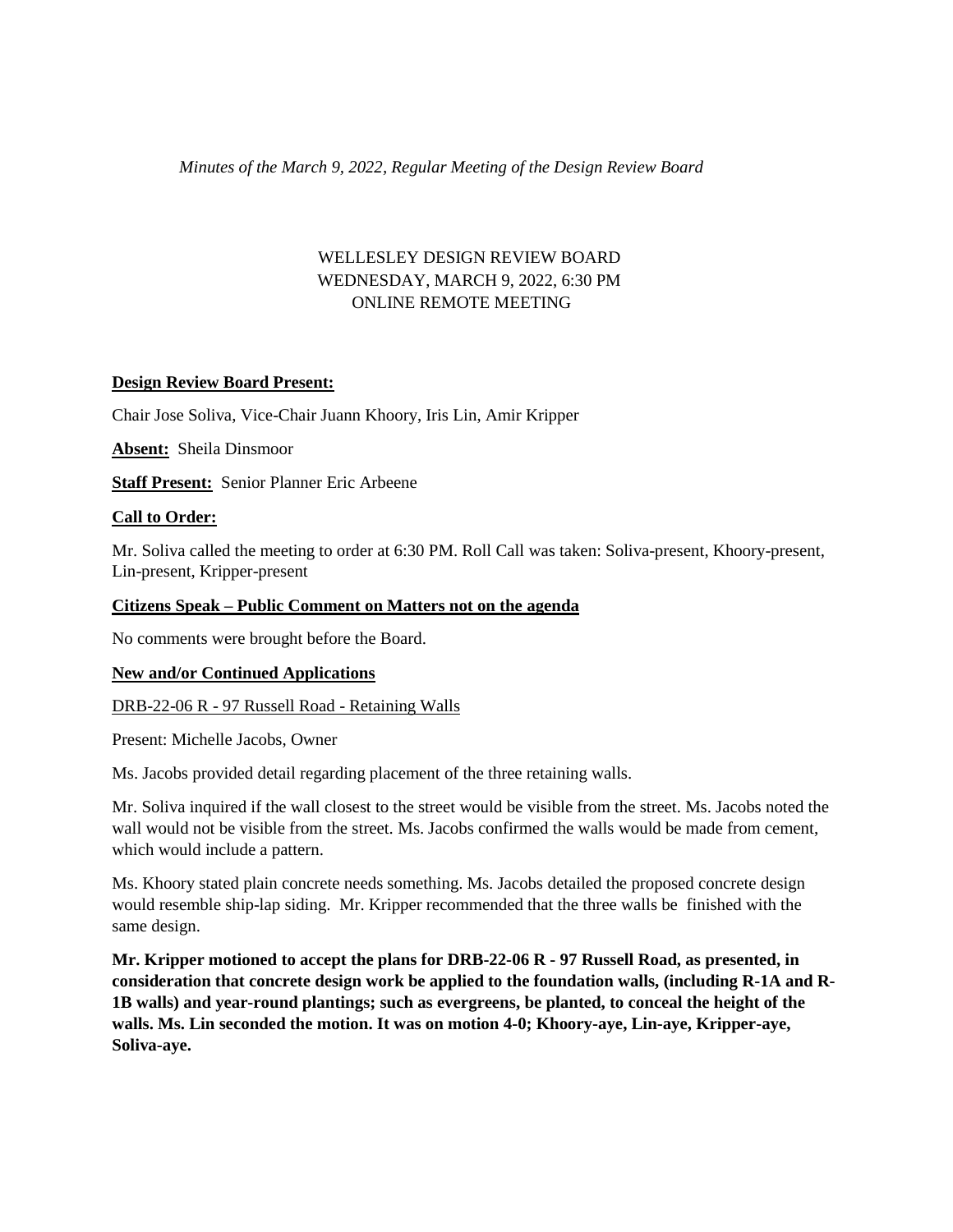### DRB-22-07 S - 260-278 Washington Street - Special Permit Sign Application

Present: Jason Gagnon, Sousa Signs, LLC

Mr. Gagnon detailed aspects regarding the sign application.

Mr. Soliva inquired about the lighting over the front-facing sign. Mr. Gagnon stated lighting would remain at the present location. Mr. Soliva replied goose neck lighting was designed for the previous sign. Mr. Soliva quired about the placement of Benjamin Moore store-front sign.

Ms. Khoory indicated the primary sign would overwhelm the secondary sign. Mr. Soliva commented that the proposed lettering exceeds the bylaw. Mr. Soliva stated the placement of the Benjamin Moore sign was problematic. Mr. Gagnon inquired if the request could be divided in two, until the owner becomes available. Mr. Arbeene agreed.

Ms. Khoory stated she could not render an opinion, on an incomplete application. Mr. Kripper replied the front-facing sign comprises two signs. Mr. Gagnon replied he can return with all the required measurements.

Ms. Lin stated the sign on the back should be located on the door, instead of the awing. Mr. Gagnon confirmed his company had worked on awnings for this client. Ms. Khoory opined about the number of different fonts that have been suggested. Mr. Soliva mentioned that the contractor pick-up did not reflect store branding.

**Mr. Soliva motioned to continue the application DRB-22-07 S, for 260-278 Washington Street, to March 23, 2022. Ms. Lin seconded the motion. It was on motion 4-0; Khoory-aye, Lin-aye, Kripperaye, Soliva-aye.** 

### DRB-22-08 M - 350 Central Street - Major Construction Project: Tennis Court Renovations

Present: Ms. Buczynski, Activitas, Inc.; Chris Ridge, Wellesley College

Ms. Buczynski presented project specifications.

Ms. Buczynski explained the proposed tennis court renovation project, would be located on the site of the old paint shop factory. She noted the geo-engineer suggested the new courts be installed on top of the existing courts, thereby raising the courts by two feet.

Mr. Soliva inquired about the elevation of the new courts, asking how such elevation might tie into the grade of the parking lot.

Mr. Kripper inquired the reduction in the number of tennis courts currently at the site. Ms. Buczynski confirmed that only six courts are currently used.

Ms. Khoory expressed concern about the runoff onto Rte. 135. Ms. Buczynski confirmed there would be sufficient space between the courts and vegetation to prevent any runoff.

Ms. Khoory inquired about the drainage methods, under the new surface of the courts. Ms. Buczynski detailed that a perforated drain line would empty into an infiltration area.

Ms. Lin inquired about inclusion of a crushed stone trench sitting atop of the existing pavement. Ms. Buczynski replied in the affirmative.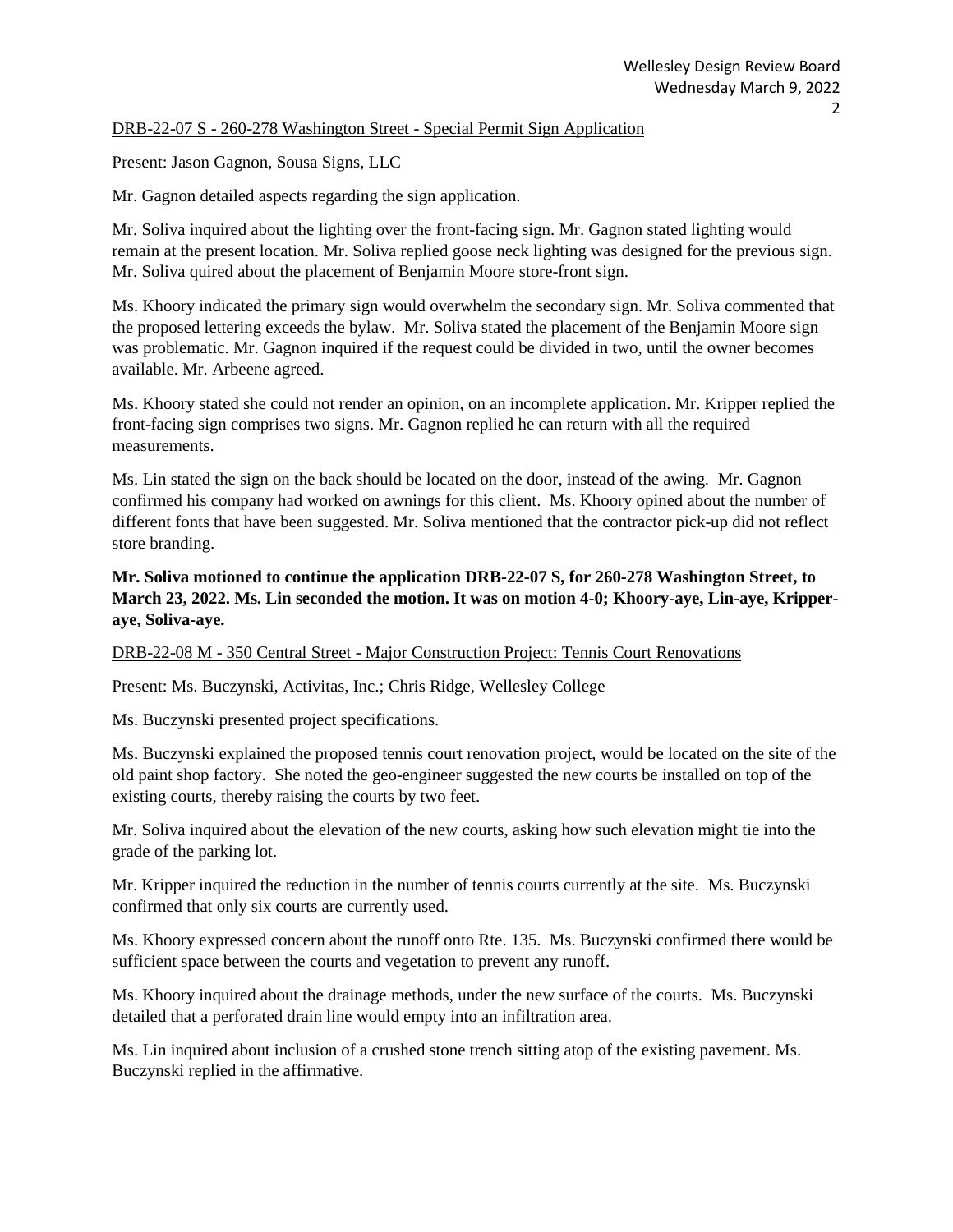Ms. Lin opined about a landscape plan. Ms. Buczynski confirmed, adding that there would be six inches of screened topsoil, which would be hydro-seeded.

**Ms. Lin motioned to accept the project for DRB-22-08 M - 350 Central Street - Major Construction Project, as presented. Ms. Khoory seconded the motion. It was on motion 4-0; Kripper-aye, Khoory-aye, Lin-aye, Soliva-aye.** 

#### DRB-22-09 R - 36 Edmonds Road - Retaining Wall

Present: Bart Robinson, Owner

Mr. Robinson presented detail regarding aspects of the proposed retaining wall.

Mr. Robinson stated the new wall would include a stone veneer, over poured concrete.

Ms. Lin inquired if the new wall would match the foundation wall of the garage. Mr. Robinson replied in the affirmative.

Mr. Soliva inquired about the fencing material being proposed. Mr. Robinson replied the fence at the front of the house, would be aluminum.

Ms. Lin commented about drainage methods proposed for the back yard. Mr. Robinson provided related detail.

## **Ms. Khoory motioned to accept the application for DRB-22-09 R for 36 Edmonds Road, as presented. Ms. Lin seconded the motion. It was on motion 4-0; Kripper-aye, Khoory-aye, Lin-aye, Soliva-aye.**

LHR-22-02 43 Royalston Road - Large House Review – Pool House

Present: Dean Behrend, Contractor/Applicant

Mr. Soliva confirmed the DRB did not need to review the application, and the application could be presented directly to the Planning Board.

LHR 20-16 – 20 Oakland Street - Large House Review (To be Continued)

LHR-21-17 - 365 Worcester Street - Large House Review (To be Continued)

**Mr. Soliva motioned to continue the applications LHR 21-16 for 20 Oakland Street, and LHR 21-17 for 365 Worcester Street, to April 13, 2022. Ms. Lin seconded the motion. It was on motion 4-0; Kripper-aye, Khoory-aye, Lin-aye, Soliva-aye.** 

### **Town Meeting Articles**

Mr. Arbeene commented that the Sustainability Article did not receive the support of Advisory.

#### **Minutes - 1/12/22, 1/26/22**

### **Mr. Soliva motioned to accept the DRB Minutes for 1/12/22, and 1/26/21, as presented. Ms. Lin seconded the motion. It was on motion 3-0; Khoory-aye, Lin-aye, and Soliva-aye.**

Mr. Kripper did not vote as he was not present for the 1/12/22 and 1/26/22 DRB meetings.